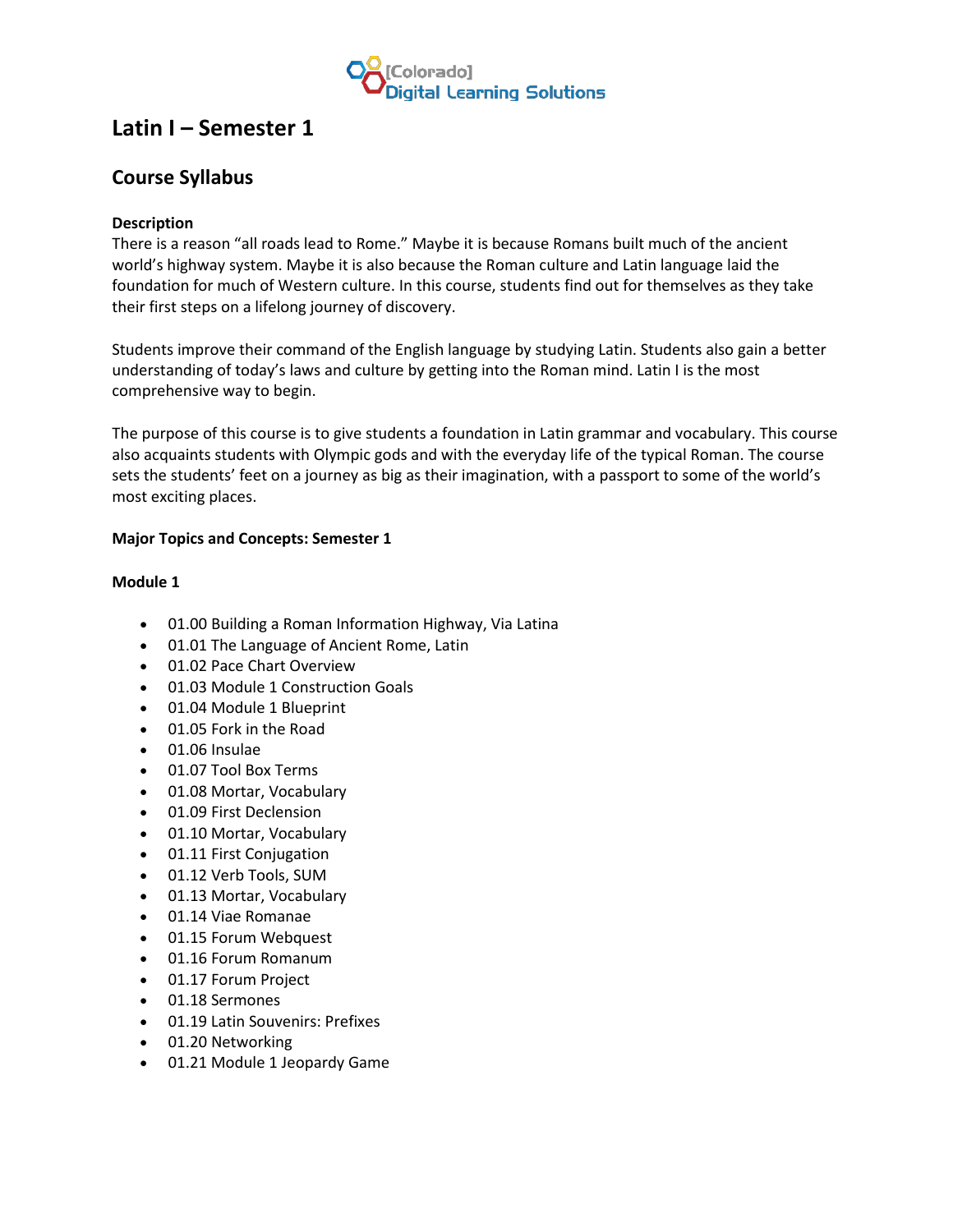

#### **Module 2**

- 02.01 Module 2 Construction Goals
- 02.02 Module 2 Blueprint
- 02.03 Fork in the Road
- 02.04 Mortar, Vocabulary
- 02.05 Genitive and Ablative Cases
- 02.06 Dative Case
- 02.07 Case Usage
- 02.08 Mortar, Vocabulary
- 02.09 Provinciae
- 02.10 Noun and Verb Test
- 02.11 Imperfect Tense
- 02.12 Future Tense
- 02.13 SUM, 3 tenses
- 02.14 Sermones
- 02.15 Present System Review
- 02.16 Gladiators
- 02.17 Mottoes and Abbreviations
- 02.18 Latin Souvenirs
- 02.19 Module 2 Jeopardy Game

#### **Module 3**

- 03.01 Module 3 Construction Goals
- 03.02 Module 3 Blueprint
- 03.03 Fork in the Road
- 03.04 Mortar, Vocabulary
- 03.05 Second Declension Masculine
- 03.06 Mortar, Vocabulary
- 03.07 Second Declension Neuter
- 03.08 Servus
- 03.09 Ablative of Means
- 03.10 Vocatives and Imperatives
- 03.11 Sermones
- 03.12 Noun Test
- 03.13 Master Builders Part I and II
- 03.14 The Artistic Connection
- 03.15 Perfect System
- 03.16 Perfect System of SUM
- 03.17 Mortar, Vocabulary
- 03.18 Ludi
- 03.19 Perfect System Test
- 03.20 Latin Souvenirs
- 03.21 Module 3 Jeopardy Game